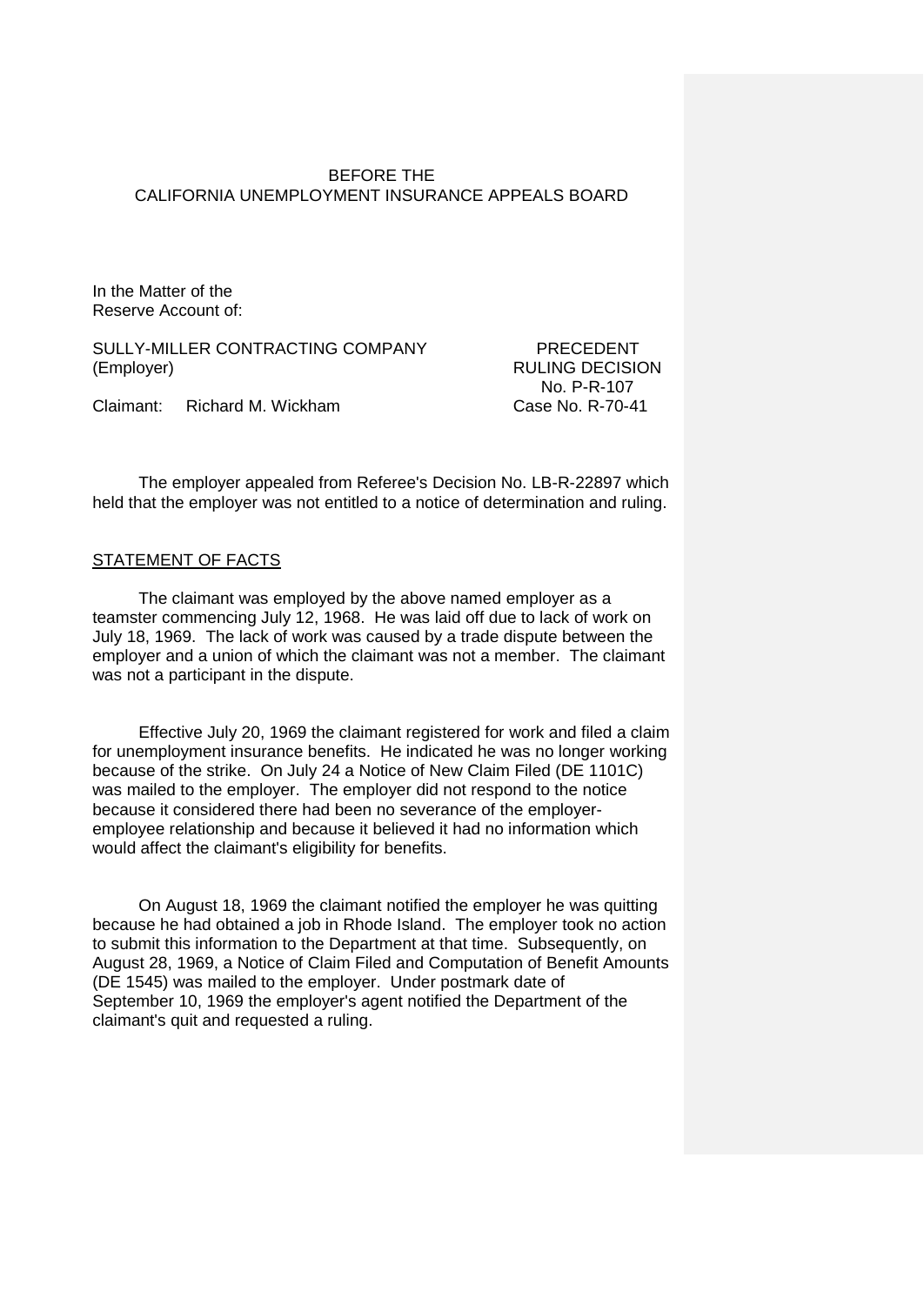#### P-R-107

On September 15, 1969 the Department mailed a notice to the employer's agent denying the employer a ruling and/or determination because the employer had not responded within the statutory time limitation after the mailing of the first notice of claim to the employer.

The employer contends it is entitled to a ruling because it submitted timely information upon receipt of the notice mailed on August 28, 1969. It further contends that when the claimant was laid off on July 18, 1969 there was no termination of the employer-employee relationship because the employer continued to pay the claimant's group insurance; but, that when the claimant notified the employer on August 18 he was quitting to take a job in another locality, the employment relationship ended because the claimant would not thereafter have been available for recall.

#### REASONS FOR DECISION

Section 1327 of the Unemployment Insurance Code provides:

"A notice of the filing of a new or additional claim shall be given to the employing unit by which the claimant was last employed immediately preceding the filing of such claim, and the employing unit so notified shall submit within 10 days after the mailing of such notice any facts then known which may affect the claimant's eligibility for benefits."

In this case the employer was the last employing unit of the claimant immediately preceding the filing of the claim for benefits effective July 20, 1969. As such, the employer was entitled to a notice of filing of the new claim as provided by section 1327 of the code. Such notice was mailed to the employer on July 24, 1969. Under the provisions of section 1328 of the code the employer was required to submit to the Department within ten days after mailing of the notice any facts then known which could affect the claimant's eligibility for benefits. Under the provisions of sections 1030 and 1032 of the code the employer would be entitled to a ruling relieving its reserve account of charges for any benefits paid to the claimant only if it submitted timely information in response to the notice of claim filed showing that the claimant had left the employer's employ voluntarily and without good cause or was discharged from such employment for misconduct connected with his work.

The employer concedes it submitted no information to the Department in response to the notice of new claim filed. Therefore, under the provisions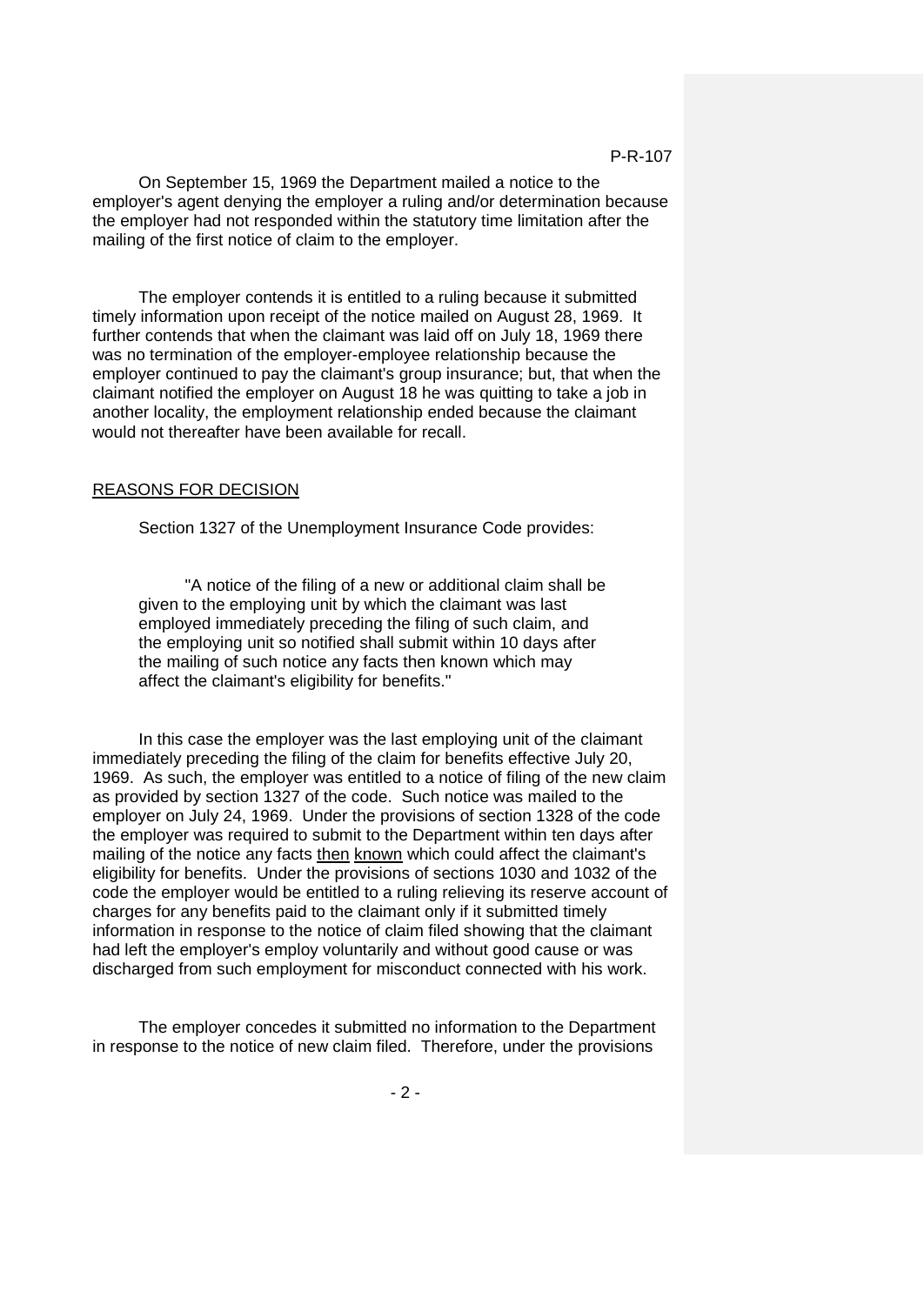of section 1328 of the code it was not entitled to a notice of determination of the claimant's eligibility for benefits nor was it entitled under the provisions of sections 1030 and 1032 of the code to a notice of ruling.

We next consider whether any subsequent events or actions on the part of the employer entitled it to a notice of determination or ruling. The employer contends that the claimant's notification to the employer on August 18, 1969 that the claimant was leaving the employer's employ to take another job constitutes a leaving of work for which it was entitled to a ruling when it submitted such information to the Department in response to a notice of computation mailed to it on August 28, 1969.

Section 1030(b) of the code provides as follows:

"(b) Any base period employer who is not entitled under section Section 1327 to receive notice of the filing of a new or additional claim and is entitled under section-Section 1329 to receive notice of computation may, within 15 days after mailing of such notice of computation, submit to the department any facts within its possession disclosing whether the claimant left such employer's employ voluntarily and without good cause or was discharged from such employment for misconduct connected with his work, or whether the claimant was a student employed on a temporary basis and whose employment began within, and ended with his leaving to return to school at the close of, his vacation period. The period during which the employer may submit such facts may be extended by the director for good cause."

We conclude that under this section any employer who is entitled to a notice of filing of a new or additional claim under section 1327 of the code must comply with the provisions of section 1030(a) in order to establish a right to a ruling even though it may also be entitled to a notice of computation as a base period employer.

In this case the employer was entitled to, and did receive, notice of the filing of the new claim for benefits under section 1327 of the code. Even though the employer may have believed there had been no termination of the employer-employee relationship and consequently no voluntary leaving of work at that time, the fact remains it is not entitled to a ruling relieving its reserve account of charges under section 1032 of the code.

### P-R-107

**Formatted:** Left, Indent: Left: 0", Right: 0.01", Space Before: 0 pt, Tab stops: 4.5" Left, Lock anchor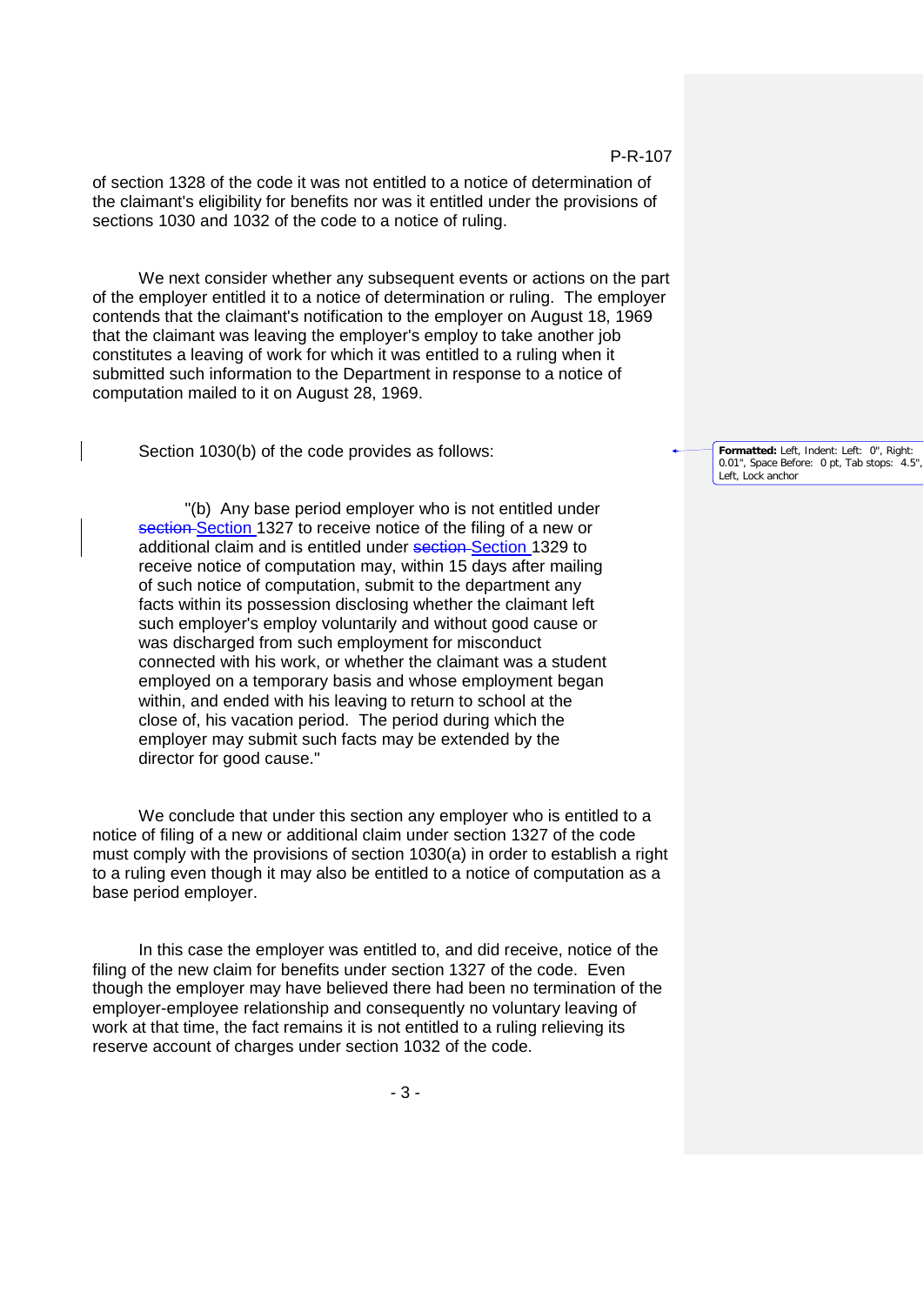Finally, we consider the employer's possible entitlement to a determination of the claimant's eligibility for benefits because of the claimant's notification to the employer on August 18, 1969 of his leaving the state to take a job in Rhode Island. We express no opinion as to whether this was a voluntary leaving of work or merely an indication by the claimant that he would not be available for Recall recall once the trade dispute ended and the employer resumed operations. The fact remains that if the employer believed this information would somehow affect the claimant's eligibility for benefits, it was obligated to submit such facts within the time limitations imposed by section 1333-1 of Title 22, California Administrative Code. This section provides in part as follows:

"(a) Any employing unit which, after receipt of a notice of computation or recomputation or of the filing of a new or additional claim for benefits or of a determination or reconsidered determination, acquires facts which may affect the eligibility of the claimant that could not reasonably have been known when the notice was received, shall within 10 days after the date of acquiring such facts submit such facts to the department at the local office in which the claim was filed."

\* \* \*

"(c) The 10-day period prescribed by this section within which the employer shall submit facts may be extended in accordance with Section 1333-3 of these regulations."

The employer was notified of the claimant's resignation of August 18, 1969. It did not furnish this information to the Department until September 10, 1969 and has submitted no reasons why the delay should be considered to be with "good cause." Therefore, the employer was not entitled to a notice of determination of the claimant's eligibility for benefits.